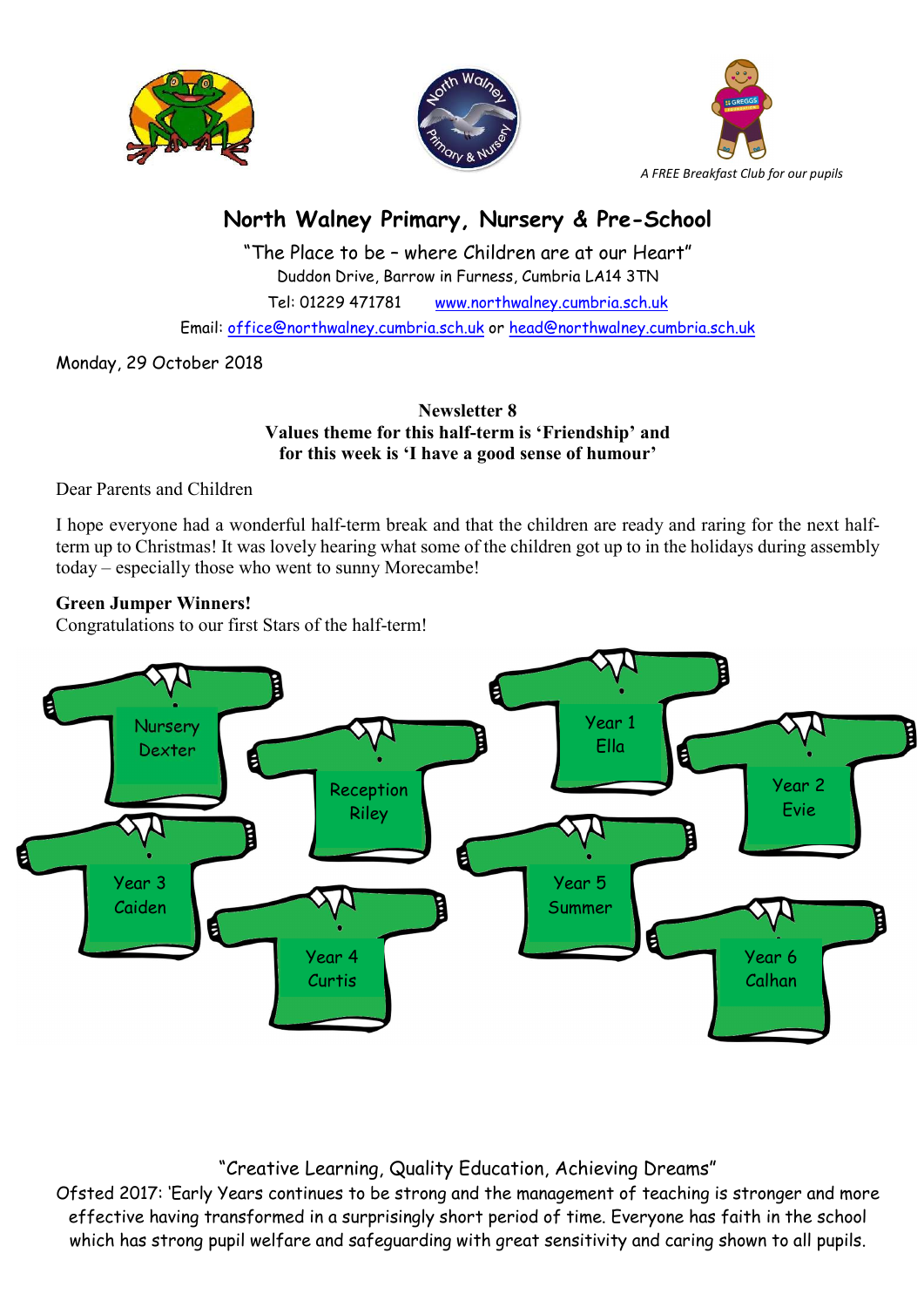## Boxes of Hope Collection

We are still hoping that you can help us with our Boxes of Hope and are planning to create our own using items donated by children and parents. So, if you have any of the following items or can get 1 or 2 of them and send them in, we would be extremely grateful. Thank you!

We are looking for:

- Small toys and games (skipping ropes, dominoes, cards, small doll/figures, toy cars, yo-yos etc)
- Stationery items (pens, pencils, sharpeners, rubbers, colouring crayons, small colouring books etc)
- Clothing (hats, scarves, mittens, socks etc)
- Hygiene products (soap, toothpaste, facecloth, hairbrush/comb, bobbles etc)

## Thank you, thank you, thank you!

I have had a lovely certificate from the Foodbank over the holidays saying that our wonderful donations have created 257 meals! This is a super contribution from our school to the local community and everyone who contributed should be very proud of what they have achieved. Thank you!





#### Flu immunisation

Thank you for returning your signed forms, if you have not sent yours back yet then please make sure it is in as soon as possible. The immunisations are taking place on Monday 13th November in school so please mark that date on your calendar. Thank you.

#### And this week's winner is….

Mrs Malone is off at the moment so I will announce any winners over the halfterm in the next newsletter…apologies!





#### Our NEW FREE BREAKFAST CLUB is now open!

Thanks to the Greggs Foundation our new and totally FREE Breakfast Club opened its doors this morning with a good selection of cereals, juices, toast and milk on offer plus a wider variety of games and activities than ever before – so why not give it a go and bring your child along from 7:45am each morning? Its Totally FREE!

#### Natterjacks NEW Activity Evenings!

As we now do not charge for the Breakfast Club, why not let your child come along to Natterjacks a couple of times each week. Cora and Chloe have now organised different theme nights so that as many children can come along as possible…

> Mondays – Art and Craft Night Tuesdays – Board Games Night Wednesdays – Free Choice Night Thursdays – Lego and Duplo Night Fridays – Film Night/Messy Play Night



It is simple to book in, just complete an admissions form and then either book in via the Natterjacks Facebook page, email them on natterjacks@northwalney.cumbria.sch.uk or call them on 01229 471781. Go on  $-$  give it a go!

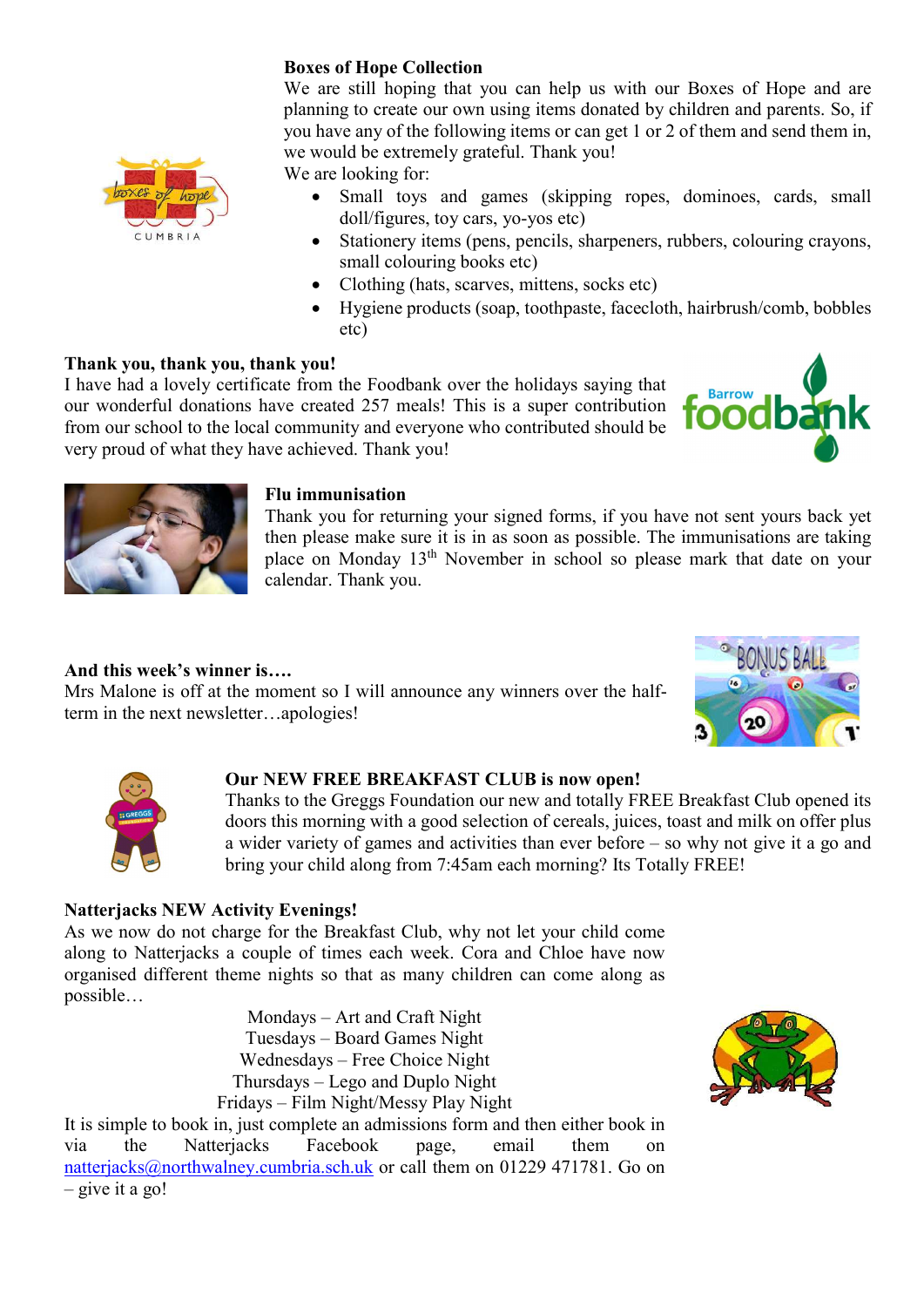

## Get your Pumpkins ready!

Don't forget that the PTA have arranged a Pumpkin decorating/carving competition! This will be on Wednesday  $31<sup>st</sup>$  October and it will be 50p to enter. There is a prize for each year group from Pre-School Wagtails to Year 6. Adults are welcome to enter too! Pumpkins need to be dropped off at the library doors in the morning of the 31<sup>st</sup> October and collected from the library after school. Good luck and happy carving!

## Parents' Evening – no need to book a slot!

Next Tuesday,  $6^{th}$  November, is Parents' Evening between 3:15 and 5pm. There is no need to book a slot, just turn up and head down to your child's classroom and you will get to see their work and have chance to speak to the teachers. I look forward to seeing as many of you there as possible.





## Poppies in school

We now have poppies in school which can be swapped for a donation of money towards the Royal British Legion. There are other items for sale in the school office such as rulers, poppy brooches, rubbers, pencils and pencil sharpeners – all with a minimum donation figure, so pop into the office and find out more.

## Open the Book

We were delighted that our Open the Book group were with us again this morning to finish the story of Joseph. It is great having different members of the community coming in and helping to lead assembly with me every so often and we always use the stories to highlight our weekly value.



#### Hallowe'en and Bonfire Safety

Many thanks to PCSO Phil and Fire Officer Simon for coming into school this morning and reminding the children about the basics of having a safe Hallowe'en and Bonfire Night. The children were reminded:

- Not to call on people's house that they don't know
- Not to call on elderly residents who might be scared
- To notice if the house has a 'Not Halloween here' poster and then not call on the door
- Not to keep ringing or banging on people's doors
- It was also suggested that children should be accompanied by adults for Halloween please as it is going to be a busy evening out and about.

They were also reminded about safety on Bonfire Night:

- Not to be touching or near to fireworks including not going to one that hasn't worked, just leave it
- To be using Sparklers carefully, being aware of everyone around them and making sure they have gloves and a coat on
- Not to get too near a bonfire because it might spark
- To let adults deal with all of the fireworks and any problems

Many thanks Phil and Simon – hopefully you won't have any problems from our children during these events.

And finally…

Many, many thanks for your continued support of our school as we continue to grow and develop. Please do keep sharing your love for our school with neighbours and anybody who is looking for a school place now or for next year and let's continue to let everyone know how great North Walney Primary School is.